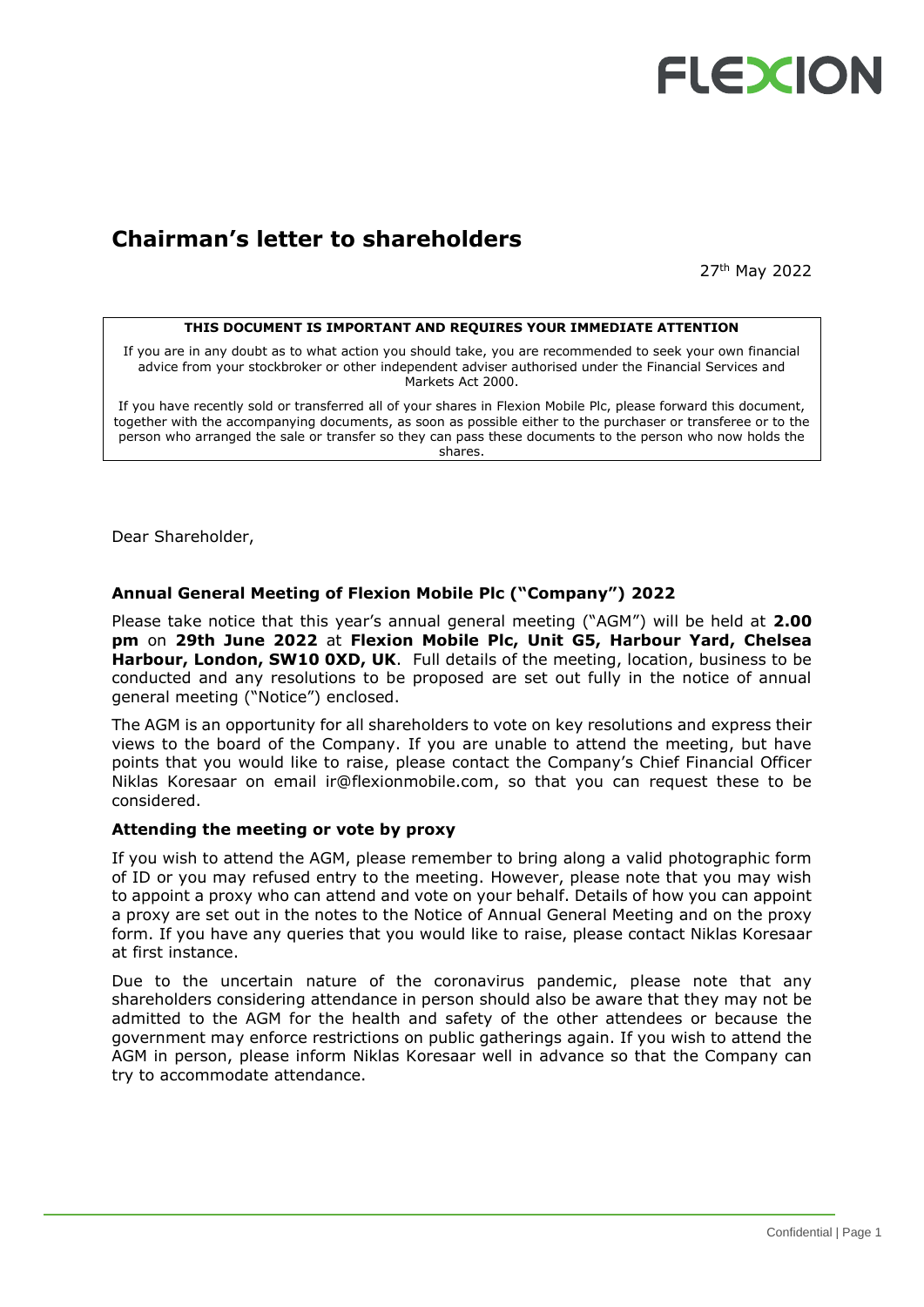## **PLEASE NOTE**

**Shareholders who wish to attend or vote by proxy at the Annual General Meeting must be entered in the share register maintained by Euroclear Sweden on 27th June 2022.** Shareholders with nominee shares should temporarily re-register such shares in their own name in order to ensure that they appear on the Euroclear share register. In order for such re-registration to be completed on  $27<sup>th</sup>$  June 2022, shareholders should inform their nominee well before that day.

## **Method of voting**

All resolutions put to shareholders will be decided by way of a poll. This will ensure that the votes of all shareholders, including those who cannot attend the meeting but submit a proxy form, are counted.

If you are unable to attend the AGM, please note that you have the right to sign and return the form of proxy ("Proxy Notice") which has been posted to you and is available on the Company's website at www.flexionmobile.com/investor-relations/annual-generalmeeting/. Please see the Proxy Notice for full details in respect of the appointment of proxies.

Please note the arrangements to appoint a proxy electronically as set out in the Proxy Notice and the notes to the Notice.

## **Re-election and Appointment of Directors**

The Board recommends that Christopher Bergstresser, Jens Lauritzson, Per Lauritzson, Carl Palmstierna, Jean-Marcel Nicolai and Mikael Pawlo are re-elected as board members.

In addition, the Board recommends that shareholders appoint André Kuschel as an additional Director of the Company, who has consented so to act. His biographical details are found at the end of this notice.

## **Adoption of Option Schemes**

At the AGM of the Company held in 2021, shareholders authorised the Board to adopt i) an EMI option scheme or other form of employee share incentive plan for eligible employees (the "**EMI Option Scheme**"); and (ii) another option scheme or other form or incentive arrangement for persons who are not eligible for the EMI Option Scheme (the "**Non-EMI Option Scheme**") both of which to be on terms which the Board considers market standard and appropriate for the requirements of the Company and participants in the schemes.

The Board did not adopt either scheme in the preceding financial year but would like to adopt appropriate schemes in 2022. In addition, the Board would like to ensure that the authorisation is wide enough in order for them to effect whatever scheme they deem appropriate for the requirements of the Company, the Group and participants in the schemes. Accordingly, the Board is requesting that shareholders again authorise the Board to adopt such schemes on the wording herein.

The Board are therefore seeking approval to do all such acts and things necessary to establish (i) a long-term incentive plan for employees (whether relating to share awards or options or any other form of incentive arrangement) which may be tax-advantaged or non-tax advantaged (the "**Employee Share Scheme**"); and (ii) a further long-term incentive plan for persons who are not eligible for the Employee Share Scheme, such as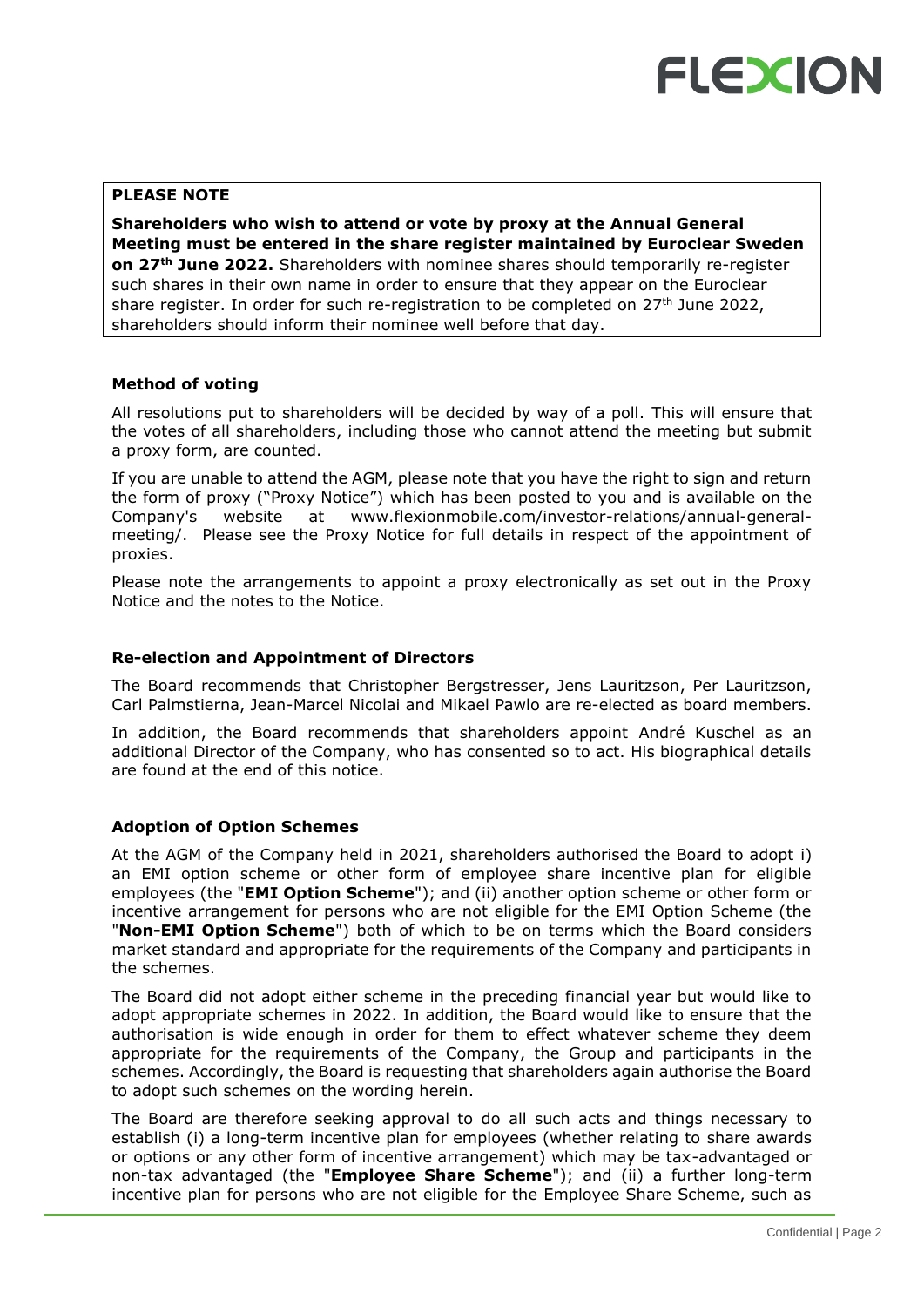

consultants and other service providers, (the "**Non-Employee Share Scheme**"), both of which schemes shall be on terms which the Board considers appropriate to recruit, retain and motivate employees and other service providers to the Group.

The Board wishes to adopt the Employee Share Scheme in order to properly incentivise and reward the Group's employees and to help recruit, retain and motivate them. The plan will also align the interests of the Group's employees with those of shareholders. New Ordinary Shares to be allotted and issued under any such plan will be subject to a maximum number of 2,500,000.

The Board undertakes that following the adoption of any such scheme, the existing EMI option plan (which has a current headroom of approximately 800,000 Ordinary Shares outstanding) shall no longer be used.

In the event that the Employee Share Scheme is classified as an employee share scheme for the purposes of section 1166 of the CA 2006, by law, separate shareholder authority to allot shares or grant rights under such scheme is not required. However, as the Board has not yet determined the form the scheme will take and whether such scheme will meet the requirements of section 1166 of the CA 2006, for flexibility's sake it is requesting that shareholders nevertheless approve the grant of options or issue of shares under the Employee Share Scheme up to a maximum of 2,500,000.

The Board intends that the Non-Employee Share Scheme will be available to employees, consultants, agents of the Group and so on who are not eligible for the Employee Share Scheme and to any other persons, including Directors, to whom the Board consider it appropriate to grant options. The maximum number of new Ordinary Shares to be issued under the Non-Employee Share Scheme shall be limited to 2,500,000.

Accordingly, the maximum number of Ordinary Shares which will be available to be issued under both the Employee Share Scheme and the Non-Employee Share Scheme shall be a total of 5,000,000.

Shareholders should note that legally the Board does not require shareholder approval to adopt either the Employee Share Scheme or the Non-Employee Share Scheme but considers it a matter of good corporate governance to nevertheless ask shareholders for approval.

## **Future share issue**

The Board of Directors are seeking a mandate to have the right to allot relevant securities for cash or non-cash consideration to enable the Company to capture growth related sales and consolidation opportunities and to strengthen of the Company's balance sheet as part of a general growth strategy or for such other purposes as the Board considers appropriate.

## **Investment in Liteup**

As reported in the annual report and accounts for the Company for the year ended 31 December 2021, on 31 January 2022 Flexion signed an investment agreement with Liteup Media UG, a German start-up with a new and unique service for mobile game influencer marketing. Flexion has initially acquired 10% of the company for USD 250,000 through a directed share issue. Flexion has the obligation to subscribe for an additional 10% subject to Liteup meeting certain milestones and thereafter the option, at Flexion's discretion, to subscribe for two further tranches of 10% each, which would result in an aggregate holding in Liteup of 40%. The subscriptions are at an agreed fixed valuation for the entire issued share capital of Liteup of USD 2.5 million. Flexion also has the right but not the obligation to acquire (by way of a transfer of shares to Flexion) the remainder of the shares of Liteup from the founders in 2025 for a multiple of gross profit. 80% of the consideration for which may be satisfied by the issue by Flexion of new Ordinary Shares to the founders (the "Option Consideration Shares") and 20% in cash.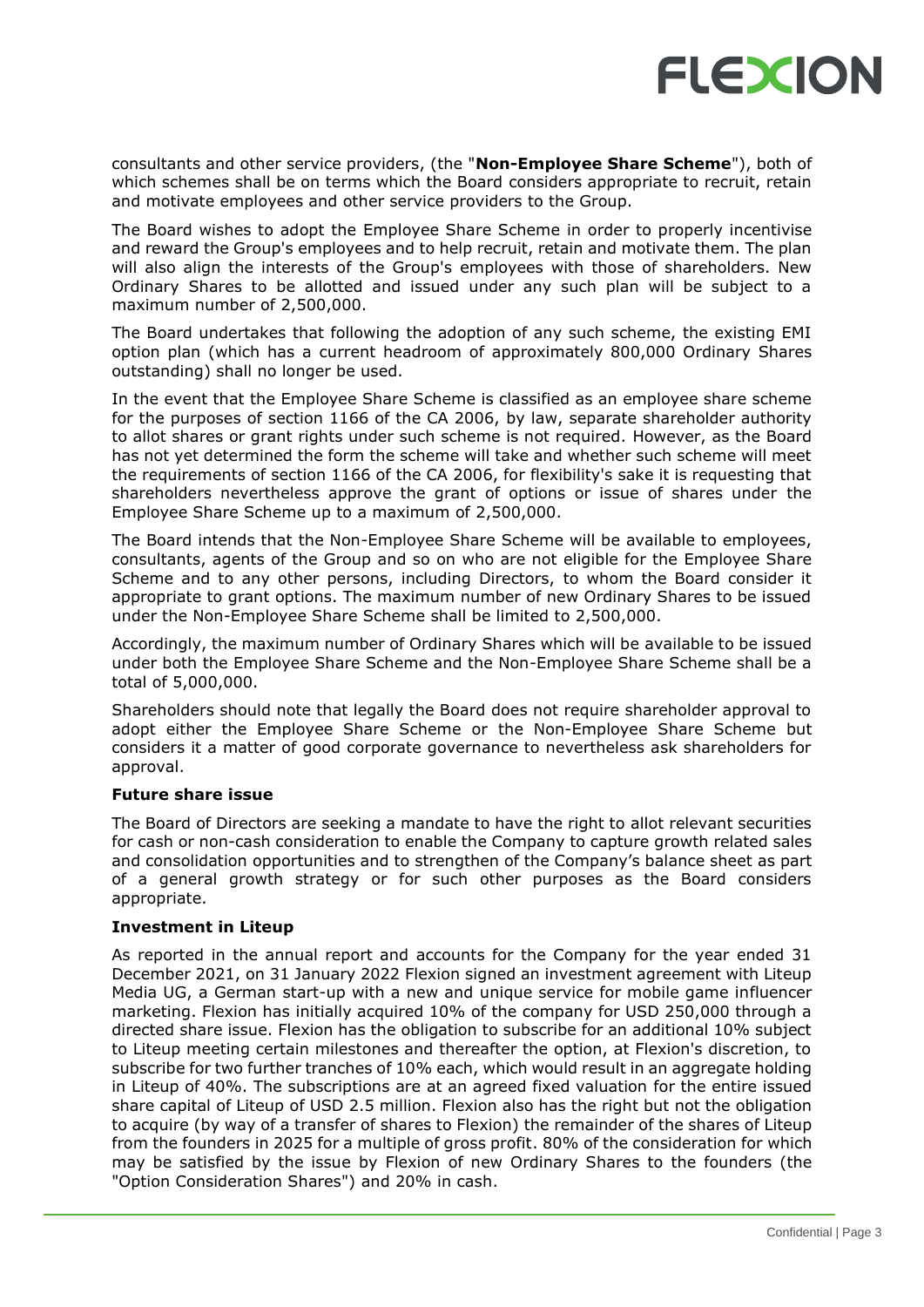

Accordingly, the Board would like shareholders to authorise the Board to issue the Option Consideration Shares, should the Board wish to exercise the option. Please note that the authorities requested can only be used for this specific purpose, they cannot be used for anything else and as such any unused authority headroom will fall away.

On 30 March 2022, the Company announced that it had acquired Audiencly GmbH. The Company had sufficient share authorities in place following the AGM held in 2021 to satisfy the new shares which were issued and which may be issued under the acquisition agreement. Accordingly, no further authority is required from shareholders in respect of this acquisition.

## **Dividends**

It has been determined by the Board of Directors that no dividend shall be declared and paid to the shareholders at this time, rather the intention is to seek capital growth in the value of the shares of the Company.

### **Recommendation**

The Directors of the Company consider that all the proposals to be considered at the Annual General Meeting are in the best interests of the Company and its shareholders as a whole and are most likely to promote the success of the Company. The Directors unanimously recommend that you vote in favour of all the proposed resolutions as they intend to do in respect of their own beneficial holdings in the capital of the Company.

Yours sincerely

## **Carl Palmstierna**

**Chairman** Enc.

Notice of annual general meeting ("Notice").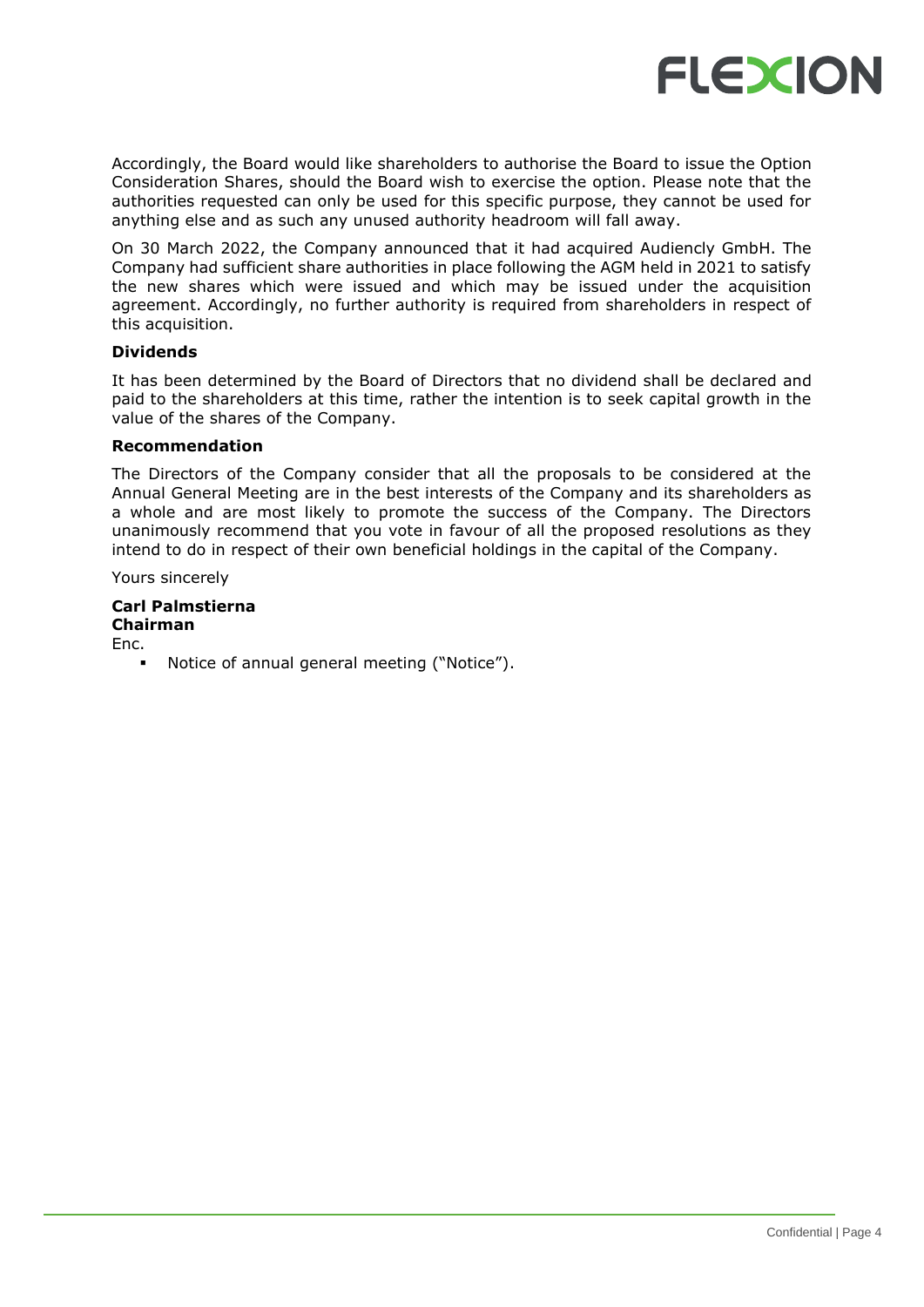## **Notice of Annual General Meeting**

## **FLEXION MOBILE PLC**

Notice is hereby given that the 2022 annual general meeting (**"AGM"**) of Flexion Mobile Plc (**"Company"**) will be held at **Flexion Mobile Plc, Unit G5, Harbour Yard, Chelsea Harbour, London, SW10 0XD, UK** on **29th June 2022** at **2.00 pm**. You will be asked to consider and vote on the resolutions below. Of these the resolutions numbered  $1 - 11$ (inclusive) will be proposed as ordinary resolutions and the resolution numbered 12 will be proposed as a special resolution.

## **ORDINARY RESOLUTIONS**

- 1. TO receive and adopt the Company's annual accounts for the financial year ended 31 December 2021, together with the Strategic Report, Reports of the Directors and Auditors thereon (the "Accounts");
- 2. TO re-appoint Grant Thornton UK LLP as the auditors of the Company to hold office from the conclusion of this meeting until the conclusion of the next general meeting at which accounts are laid before the Company and to authorise the directors to determine the auditors' remuneration;
- 3. TO re-elect Christopher Bergstresser as a Director;
- 4. TO re-elect Jens Lauritzson as a Director;
- 5. TO re-elect Per Lauritzson as a Director;
- 6. TO re-elect Carl Palmstierna as a Director;
- 7. TO re-elect Jean-Marcel Nicolai as a Director;
- 8. TO re-elect Mikael Pawlo as a Director;
- 9. TO appoint André Kuschel as an additional Director, who has consented so to act;
- 10. The Board are authorised to do all such acts and things necessary to establish (i) a long-term incentive plan for employees (whether relating to share awards or options or any other form of incentive arrangement) which may be tax-advantaged or non-tax advantaged (the "**Employee Share Scheme**"); and (ii) a further longterm incentive plan for persons who are not eligible for the Employee Share Scheme, such as consultants and other service providers, (the "**Non-Employee Share Scheme**"), both of which schemes shall be on terms which the Board considers appropriate to recruit, retain and motivate employees and other service providers to the Group.
- 11. THAT, in accordance with section 551 of the Companies Act 2006 (the "**CA 2006**"), the Directors be generally and unconditionally authorised to allot Relevant Securities (as defined below):
	- a. up to an aggregate nominal amount of GBP 5,000 in connection only with the grant of options or shares under the Non-Employee Scheme;
	- b. up to an aggregate nominal amount of GBP 5,000 in connection only with the grant of options or shares under the Employee Share Scheme (in the event that such scheme does not meet the requirements of s. 1166 of the CA 2006); and
	- c. up to an aggregate nominal amount of GBP 28,000 in connection only with the issue of new Ordinary Shares in connection with the investment by the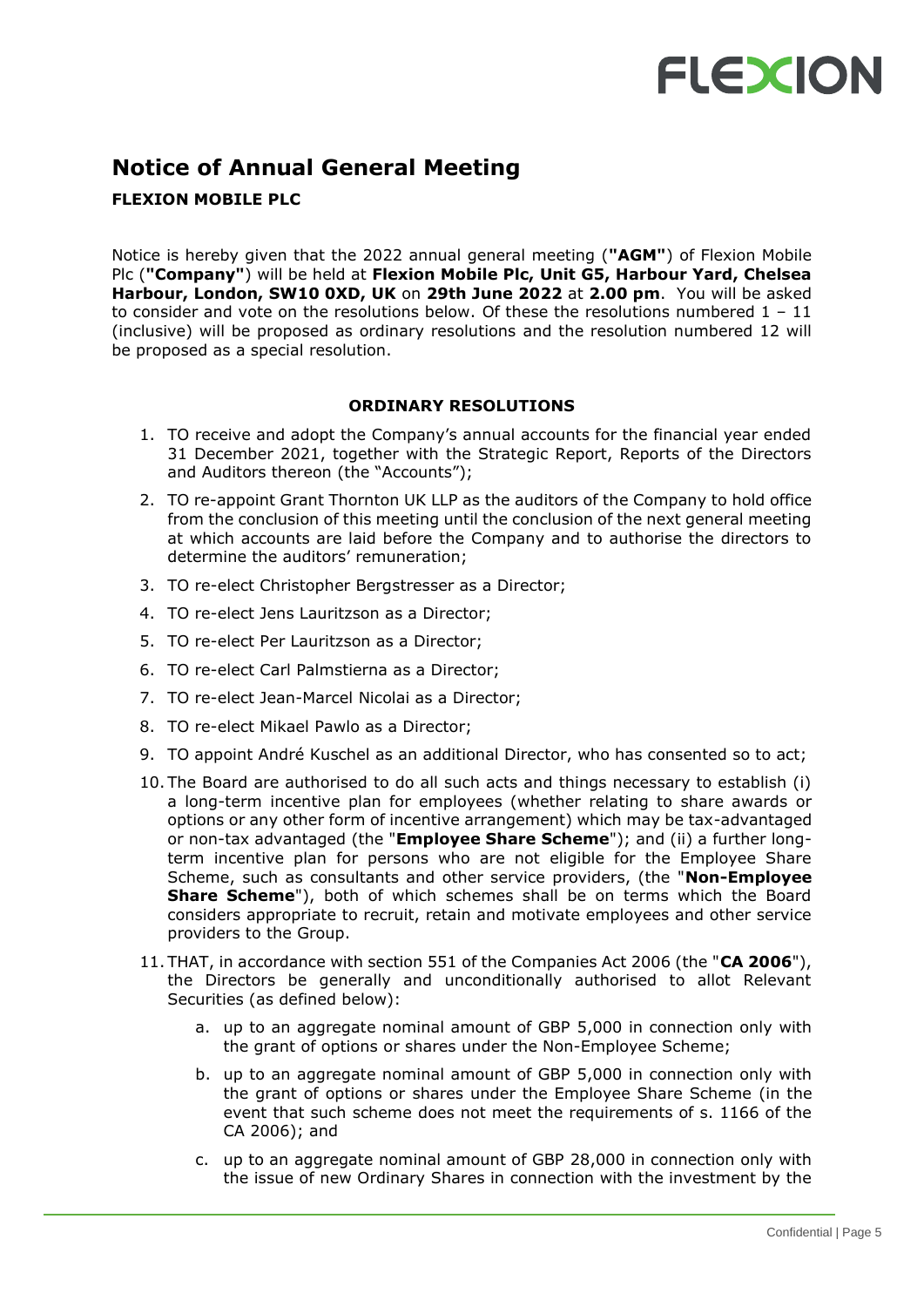

Company in Liteup Media UG and the exercise by the Company of its option to acquire further shares (up to 100%) in Liteup Media UG;

d. otherwise than in connection with paragraphs a., b. and c., up to an aggregate nominal amount of GBP 30,000,

and unless previously renewed, varied or revoked by the Company, the authority granted in sub-paragraphs a. b. and c. above shall expire five years from the date of the passing of the resolution and the authority granted in subparagraph d. above shall expire on 30 September 2023 or, if earlier, the date of the next annual general meeting of the Company save that the Company may, before such expiry, make offers or agreements which would or might require Relevant Securities to be allotted and the Directors may allot Relevant Securities in pursuance of such offer or agreement notwithstanding that the authorities conferred by this resolution have expired;

In this Resolution 11, Relevant Securities means:

- shares in the Company, other than shares allotted pursuant to an employee share scheme (as defined in section 1166 of the CA 2006);
- a right to subscribe for shares in the Company where the grant of the right itself constitutes a Relevant Security; or
- a right to convert securities into shares in the Company where the grant of the right itself constitutes a Relevant Security; and
- any right to subscribe for or to convert any security into shares in the Company other than rights to subscribe for or convert any security into shares allotted pursuant to an employee share scheme (as defined in section 1166 of the CA 2006). References to the allotment of Relevant Securities in this resolution include the grant of such rights.

## **SPECIAL RESOLUTION**

- 12. THAT, if Resolution 11 above is passed, the Directors be authorised to allot equity securities (as defined in the CA 2006) for cash under the authority given by Resolution 11 as if section 561 of the CA 2006 did not apply to any such allotment, provided that such authority shall:
	- a. be limited to the allotment of equity securities up to an aggregate nominal amount of GBP 5,000 in connection only with the grant of options or shares under the Non-Employee Share Scheme; and
	- b. be limited to the allotment of equity securities up to an aggregate nominal amount of GBP 5,000 in connection only with the grant of options or shares under the Employee Share Scheme (in the event that such scheme does not meet the requirements of s. 1166 of the CA 2006); and
	- c. otherwise than in connection with paragraphs a. and b., be limited to the allotment of equity securities up to an aggregate nominal amount of GBP 30,000,

and unless previously renewed, varied or revoked by the Company, the authorities granted in sub-paragraphs a. and b. above shall expire five years from the date of the passing of the resolution and the authority granted in subparagraph c. above shall expire on 30 September 2023 or, if earlier, the date of the next annual general meeting of the Company, save that the Company may, before such expiry, make offers or agreements which would or might require equity securities to be allotted after such expiry and the Directors may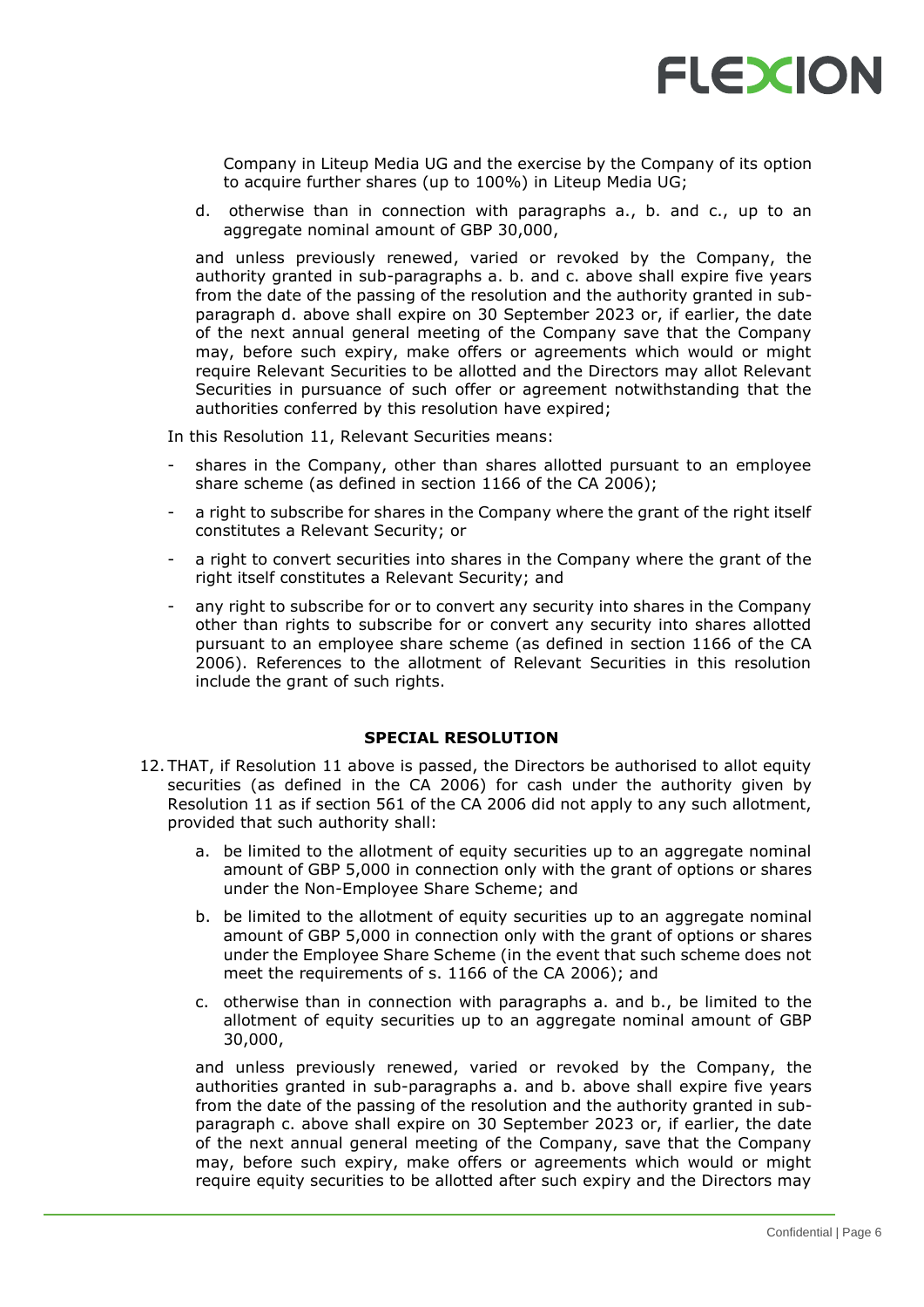

allot equity securities in pursuance of any such offer or agreement notwithstanding that the powers conferred by this resolution have expired.

By order of the Board

**Carl Palmstierna Chairman** 27th May 2022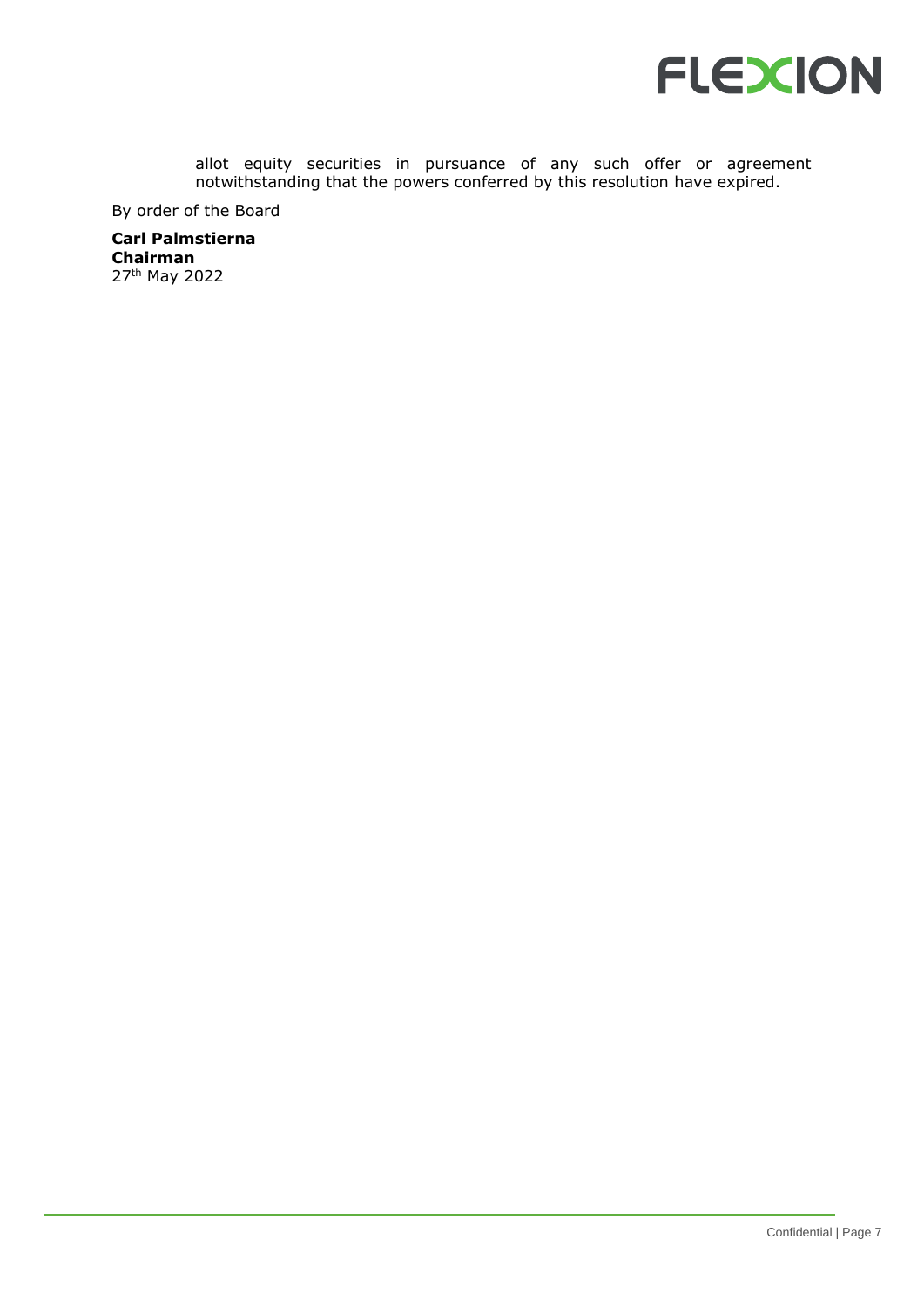## **Notes to the notice of annual general meeting**

## 1. **Attending the meeting or vote by proxy.**

Shareholders who wish to attend or vote by proxy at the Annual General Meeting must be entered in the share register maintained by Euroclear Sweden on 27<sup>th</sup> June 2022.

## 2. **Proxies.**

As a member of the Company, you are entitled to appoint a proxy to exercise all or any of your rights to attend, speak and vote at the meeting and you should receive a proxy form by post. You can only appoint a proxy using the procedures set out in these notes and the notes to the proxy form.

A proxy does not need to be a member of the Company but must attend the meeting to represent you. Details of how to appoint the Chairman of the meeting or another person as your proxy using the proxy form are set out in the notes to the proxy form. If you wish your proxy to speak on your behalf at the meeting you will need to appoint your own choice of proxy (not the Chairman) and give your instructions directly to them.

You may appoint more than one proxy provided each proxy is appointed to exercise rights attached to different shares. You may not appoint more than one proxy to exercise rights attached to any one share. To appoint more than one proxy you will need a separate proxy form in relation to each appointment. Please state clearly on each proxy form the number of shares in relation to which the proxy is appointed.

If you have not received a proxy form by letter and believe that you should have one, or if you require additional forms, please contact Computershare UK ("Computershare") at the address in note 6 below.

If you do not give your proxy an indication of how to vote on any resolution, your proxy will vote or abstain from voting at his or her discretion. Your proxy will vote (or abstain from voting) as he or she thinks fit in relation to any other matter which is put before the meeting.

The notes to the proxy form explain how to direct your proxy how to vote on each resolution or withhold their vote. To appoint a proxy using the proxy form, the form must be completed and signed; and:

- sent or delivered to Computershare by post to Computershare Investor Services PLC, The Pavilions, Bridgewater Road, Bristol BS99 6ZY, UK;
- shareholders can vote online by visiting the following website: www.eproxyappointment.com;
- received by Computershare no later than 2.00 p.m. on 27<sup>th</sup> June 2022; and
- please see point 1 above regarding re-registration of shares.

In the case of a member which is a company, the proxy form must be executed under its common seal or signed on its behalf by an officer of the company or an attorney for the company. Any power of attorney or any other authority under which the proxy form is signed (or a duly certified copy of such power or authority) must be included with the proxy form.

In the case of joint holders, where more than one of the joint holders purports to appoint a proxy, only the appointment submitted by the most senior holder will be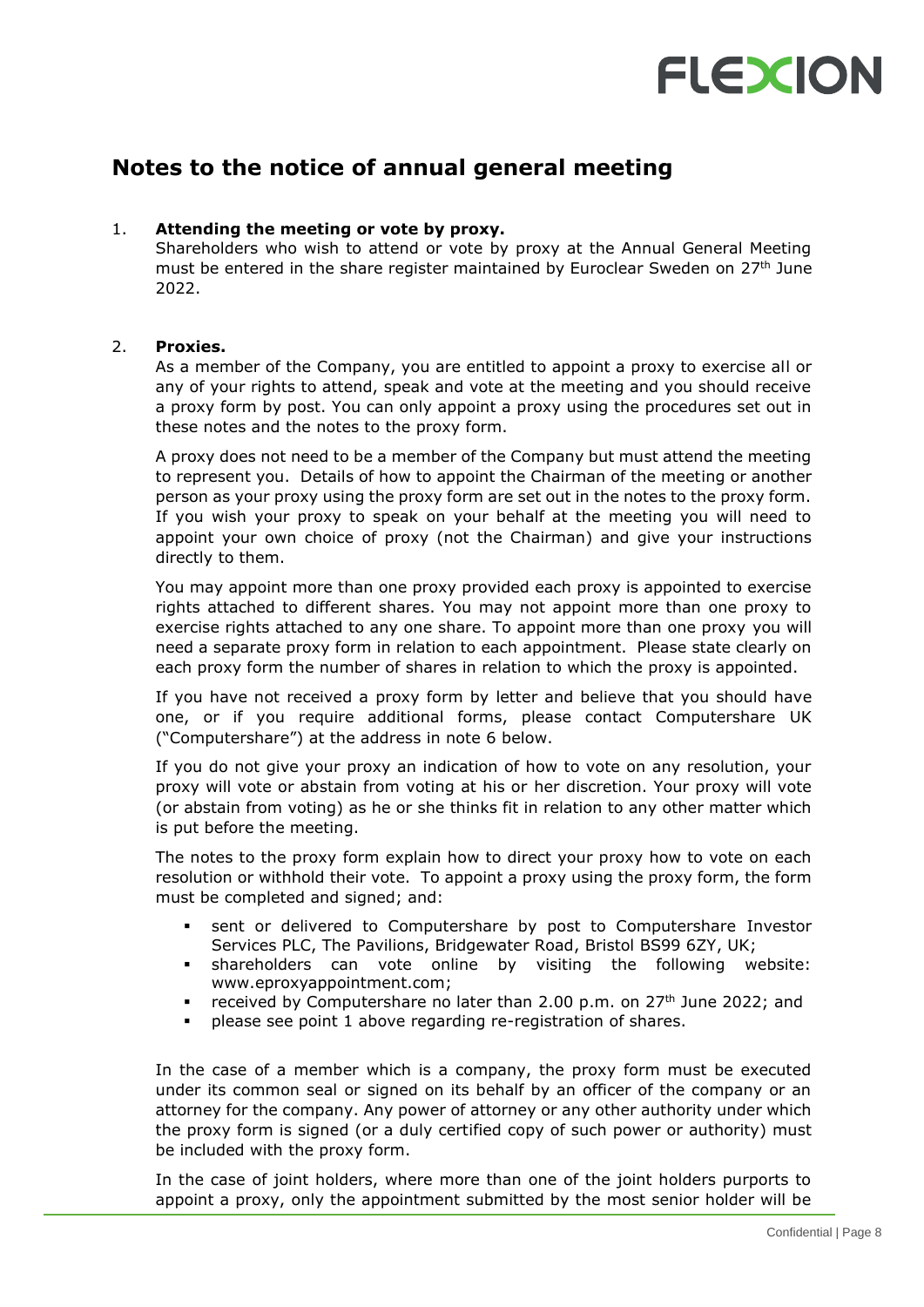

accepted. Seniority is determined by the order in which the names of the joint holders appear in the Company's register of members in respect of the joint holding (the first-named being the most senior).

## 3. **Website giving information regarding the meeting.**

Information regarding the meeting, together with a copy of the Company's annual report and accounts, can be found at: www.flexionmobile.com/investor-relations/annual-general-meeting/

## 4. **Issued shares and total voting rights.**

As at 6.00pm on 26th May 2022, which is the latest practicable date before publication of this notice, the Company's issued share capital comprised 50,516,015 ordinary shares of £0.002 each. Each ordinary share carries the right to one vote at a general meeting of the Company and, therefore, the total number of voting rights in the Company as at 6.00pm on 26th May 2022 is 50,516,015

## 5. **Questions at the meeting.**

Any member attending the meeting has the right to ask questions. The Company must answer any question you ask relating to the business being dealt with at the meeting unless:

- answering the question would interfere unduly with the preparation for the meeting or involve the disclosure of confidential information.
- **•** the answer has already been given on a website in the form of an answer to a question.
- it is undesirable in the interests of the Company or the good order of the meeting that the question be answered.

## 6. **Communication.**

Except as provided above, shareholders who have general queries about the meeting should use the following means of communication (no other methods of communication will be accepted):

[ir@flexionmobile.com](mailto:niklas.koresaar@flexionmobile.com) (Att: Niklas Koresaar)

You may not use any other electronic address provided either:

- in this notice of annual general meeting; or
- any related documents (including the chairman's letter and proxy form),

to communicate with the Company for any purposes other than those expressly stated. Contact details for Computershare in order to ask for material or any other question:

Computershare Investor Services PLC

Address: The Pavilions, Bridgewater Road, Bristol BS99 6ZY, UK

Phone: +44 370 707 1712

## 7. **Explanation of resolutions.**

There are twelve resolutions (the "Resolutions") to be proposed at the AGM. The Resolutions relate to the following: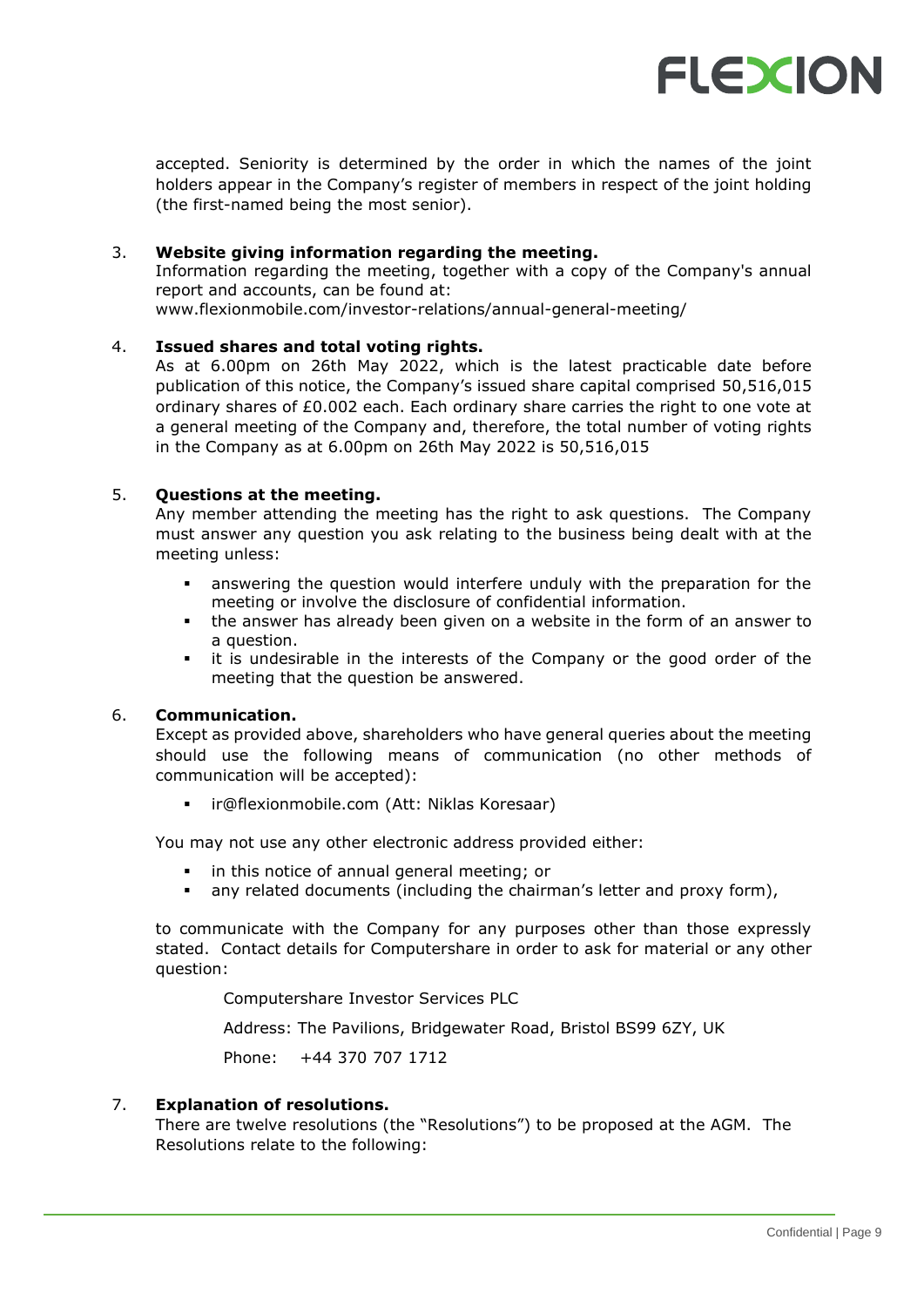

## **Adoption of the Company's Accounts (Resolution 1)**

The Directors are required to lay before shareholders at the AGM the annual report and accounts for the year ended 31 December 2021. A copy of the annual report and accounts are available on the Company's website at www.flexionmobile.com/investor-relations/. If you require a hard copy of the annual report and accounts please contact Niklas Koresaar.

### **Re-appointment of the Auditor and Auditor's Remuneration (Resolution 2)**

The shareholders are asked to approve the re-appointment of the auditors, Grant Thornton UK LLP, and agree that the Directors may approve their remuneration.

### **Appointment and Re-election of Directors (Resolutions 3 to 9)**

In accordance with the Company's articles of association, at each annual general meeting of the Company every Director must offer himself for re-appointment by the members.

In addition, the Board is requesting that Shareholders appoint André Kuschel as an additional Director of the Company, who has consented so to act.

Biographies of each of the individuals proposing to be re-appointed are available on the Company's website at www.flexionmobile.com/investor-relations/, and are set out below.

### **Approval of adoption of an Employee Shares Scheme and a Non-Employee Share Scheme (Resolution 10)**

Although shareholders had previously authorised the Board to adopt appropriate share schemes, the Board has not implemented these plans but wishes to do so in 2022.

Accordingly, the Board is seeking approval to do all such acts and things necessary to establish (i) a long-term incentive plan for employees (whether relating to share awards or options or any other form of incentive arrangement) which may be taxadvantaged or non-tax advantaged (the "**Employee Share Scheme**"); and (ii) a further long-term incentive plan for persons who are not eligible for the Employee Share Scheme, such as consultants and other service providers, (the "**Non-Employee Share Scheme**"), both of which schemes shall be on terms which the Board considers appropriate to recruit, retain and motivate employees and other service providers to the Group.

The Board wishes to adopt the Employee Share Scheme in order to properly incentivise and reward the Group's employees and to help recruit, retain and motivate them. The plan will also align the interests of the Group's employees with those of shareholders. New Ordinary Shares to be allotted and issued under any such plan will be subject to a maximum number of 2,500,000.

The Board undertakes that following the adoption of any such scheme, the existing EMI option plan (which has a headroom of 800,000 Ordinary Shares outstanding) shall no longer be used.

In the event that the Employee Share Scheme is classified as an employee share scheme for the purposes of section 1166 of the CA 2006, by law, separate shareholder authority to allot shares or grant rights under such scheme is not required. However, as the Board has not yet determined the form the scheme will take and whether such scheme will meet the requirements of section 1166 of the CA 2006, for flexibility's sake it is requesting that shareholders nevertheless approve the grant of options or issue of shares under such the Employee Share Scheme up to a maximum of 2,500,000.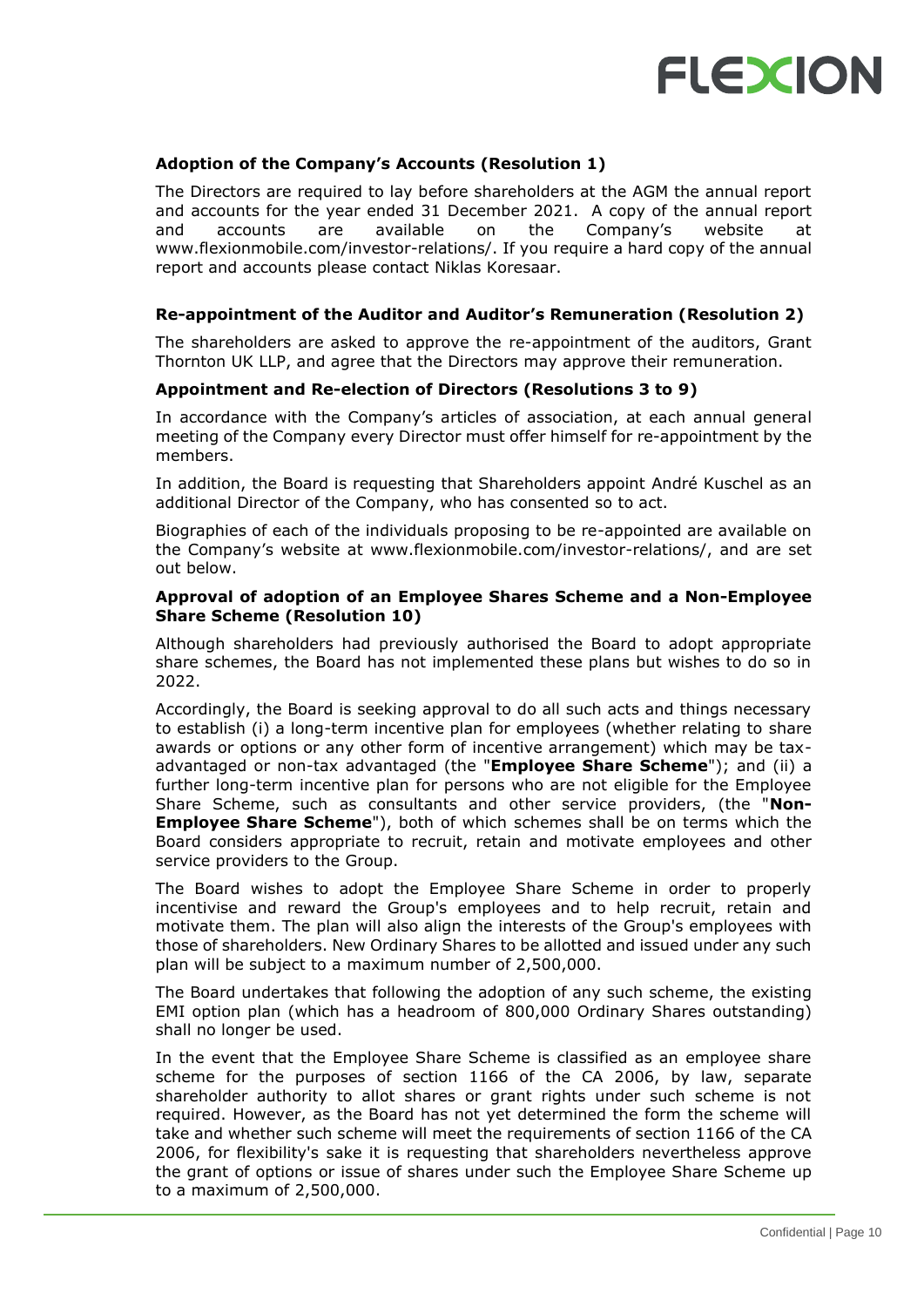

The Board intends that the Non-Employee Share Scheme will be available to employees, consultants, agents of the Group and so on who are not eligible for the Employee Share Scheme and to any other persons, including Directors, to whom the Board consider it appropriate to grant options. The maximum number of new Ordinary Shares to be issued under the Non-Employee Share Scheme shall be limited to 2,500,000.

Shareholders should note that legally the Board does not require shareholder approval to adopt either the Employee Share Scheme or the Non-Employee Share Scheme but considers it a matter of good corporate governance to nevertheless ask shareholders for approval.

## **Providing Directors with authority to allot shares (Resolution 11)**

Resolution 11 authorises the Directors to allot Relevant Securities in accordance with section 551 of the CA 2006.

If passed, Resolution 11 will authorise the Directors to allot Relevant Securities:

(i) up to an aggregate nominal amount of GBP 5,000 in connection only with the grant of options under the Non-Employee Share Scheme; and

(ii)up to an aggregate nominal amount of GBP5,000 in connection only with the grant of options or shares under the Employee Share Scheme (in the event that such scheme does not meet the requirements of s. 1166 of the CA 2006);

(iii) up to an aggregate nominal amount of GBP 28,000 in connection only with the issue of new Ordinary Shares in connection with the investment by the Company in Liteup Media UG and the exercise by the Company of its option to acquire further shares (up to 100%) in Liteup Media UG;

(iv) otherwise than in connection with paragraphs (i), (ii) and (iii) above, up to a maximum nominal amount of GBP 30,000 which represents approximately 30% of the Company's issued ordinary shares as at  $6.00 \text{pm}$  on  $30\text{th}$  May 2022 (being the latest practicable date before publication of this notice).

The authorities granted by Resolution 11 in respect of the Non-Employee Share Scheme, the Employee Share Scheme and the investment in Liteup Media UG will expire five years from the passing of the resolution and the authority under (iv) above will expire on 30 September 2023 or, if earlier, on the conclusion of next year's annual general meeting.

## **Disapplying Pre-Emption Rights (Resolution 12)**

Resolution 12 disapplies the pre-emption rights provided by section 561 of the Companies Act 2006 on the allotment of equity securities for cash.

If passed, Resolution 12 will disapply the pre-emption rights for the allotment authorised by Resolution 11 (when the Company allots shares for cash):

(i) up to a maximum nominal amount of GBP 5,000 in connection with the grant of options under the Non-EMI Option Scheme; and

(ii) up to an aggregate nominal amount of GBP 5,000 in connection only with the grant of options or shares under the Employee Share Scheme (in the event that such scheme does not meet the requirements of s. 1166 of the CA 2006);

(iii) otherwise than in connection with paragraphs (i) and (ii) above, up to a maximum nominal amount of GBP 30,000 which represents approximately 30% of the Company's issued ordinary shares as at  $6.00$ pm on  $26<sup>th</sup>$  May 2022 (being the latest practicable date before publication of this notice).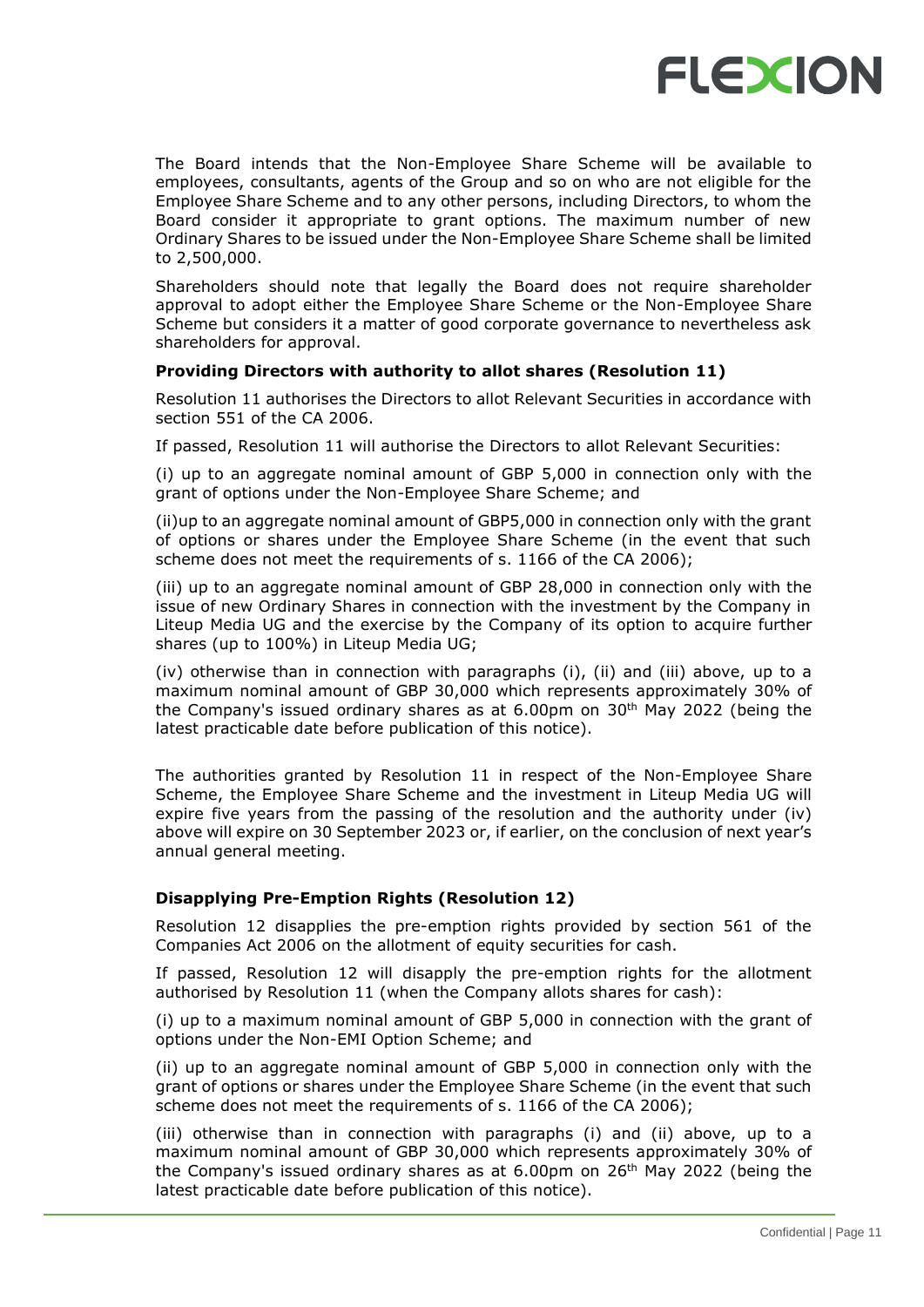## **THE DIRECTORS OFFERING THEMSELVES FOR RE-ELECTION OR APPOINTMENT**

## **Jean-Marcel Nicolai – Director since 2021**



Other current assignments: None

Previous experience: Chief Product & Experience Officer at Centric Digital, Senior Vice President of World-Wide Product and Technology at Disney Interactive Studios (Los-Angeles), Chief Technical Officer and Chief Product Officer at Atari (New York) and Head of Games and COO at Atari Inc..

Shareholding in the Company as of 29 April 2022: N/A.

Warrants in the Company as of 29 April 2022: 125,000 EMI share options.

Independent in relation to Flexion and Flexion's management: Yes.

Independent in relation to major shareholders: Yes.

## **Mikael Pawlo – Director since 2021**



Other current assignments: Member of the Board of Directors of Football Addicts AB, Forza Challenge AB, Forza Addicts Personal AB, Forza Addicts Personal 2 AB, WeMind AB, SMSgrupp i Stockholm Holding AB, SMSgrupp Africa AB, 6502 Processor AB, Sigmund 6581 AB, Nifty Moments AB, Bokio AB, Bokio Group AB, Pawlo Invest AB and Deco Djursholm AB.

Previous experience: CEO and co-founder of Red Flag; founding CEO and board member of Mr Green & Co, member of the Board of Directors of Djurgårdens Elitfotboll, X5 Music Group and Peerialism.

Shareholding in the Company as of 29 April 2022: 118,535 shares.

Warrants in the Company as of 29 April 2022: N/A

Independent in relation to Flexion and Flexion's management: Yes.

Independent in relation to major shareholders: Yes.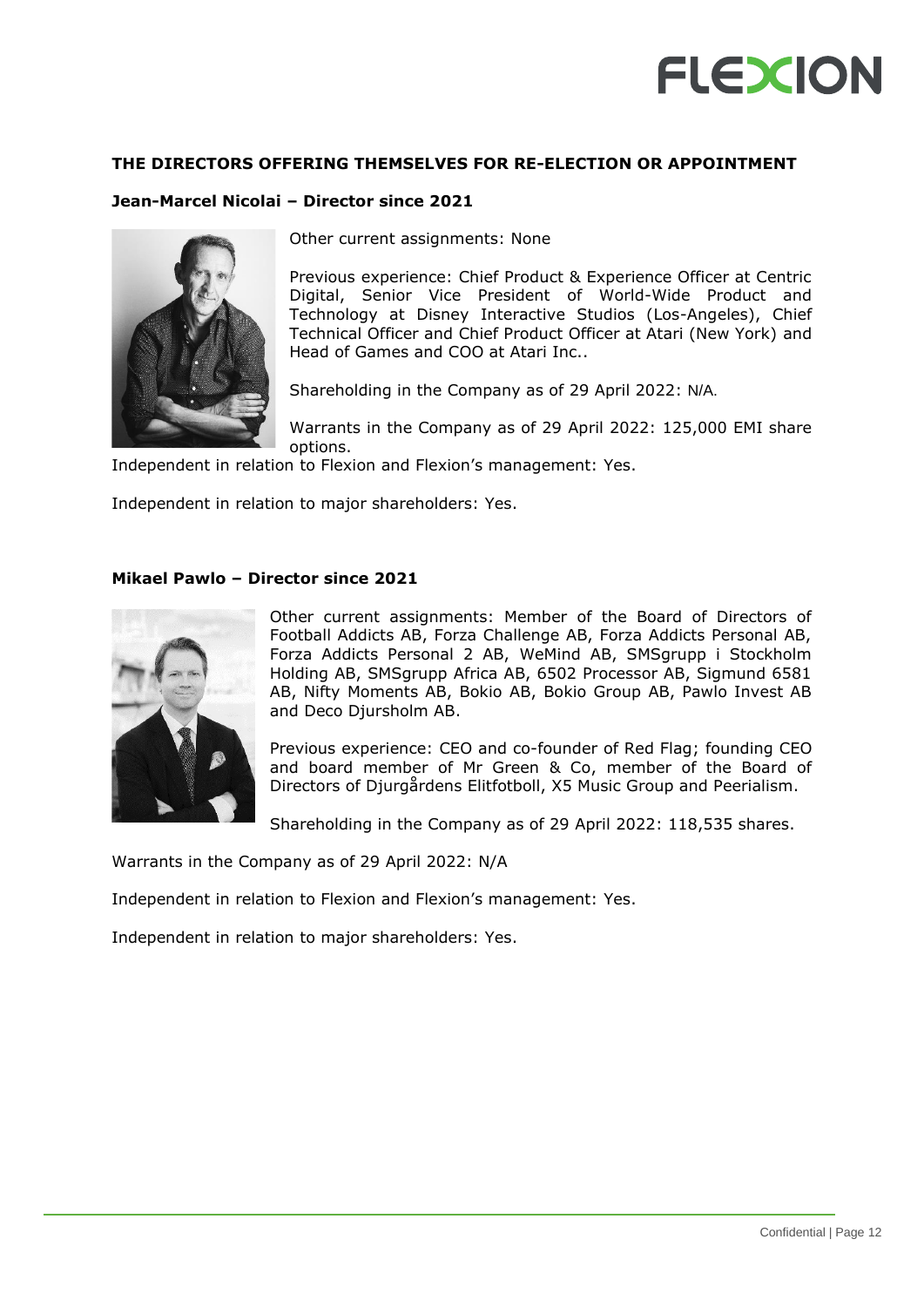

#### **Carl Palmstierna (Born 1953) - Chairman of the Board of Directors since 2011**



Other current assignments: Chairman of the Board of Directors and member of the Board of Directors of Palmstierna Invest AB, Palmstierna Holding AB, Palmeister & Partners AB and Freemelt AB. Member of the Board of Directors of Nenda AB , Flaivy AB , Envigas AB ZipClick Solutions AB, Chinsay AB, S.P. BECPEL Stockholm AB, Viametrics AB, Viametrics Group AB, Zimpler AB.

Previous experience: Chairman of the Board of Directors and member of the Board of Directors of WeMind AB, SPWM Special Clients Services AB, Reflection Ltd, SPWM Special Clients AB, ReformTech Heating Holding AB, Panopticon Software AB, myFC Holding AB (publ), Valbay AB, Valbay International AB. Member of the Board of Directors of Magine Holding AB, Ankar Sweden AB, Bluefish Pharmaceuticals AB

(publ), Byredo AB, Natural Fragrance of Sweden AB, Sunpocket AB, Elekta AB, Now Interact Nordic AB, Oculusai Incentive AB, Peepoople AB, Reforce International AB, Svenska allt för föräldrar AB, Universum Group AB, Valbay Förvaltning AB, B8 Sverige AB, OrganoWood AB and Yatrade AB.

Education: Master of Science in Business and Economics, Stockholm School of Economics.

Shareholding in the Company as of 29 April 2022: 3,624,980 shares through Palmstierna Invest AB and related entities.

Warrants in the Company as of 29 April 2022: N/A Independent in relation to Flexion and Flexion's management: Yes.

Independent in relation to major shareholders: No.

#### **Christopher Bergstresser (Born 1968) - Director since 2018**



Other current assignments: Non-executive Board Director, E-Sports Mogul

Previous experience: Group COO & head of M&A for Enad Global 7. Investment & M&A Director at Modern Times Group MTG AB. Partner of MTGx. President of the Board of Directors of Ludicious – Zurich Games Festival. President & COO of Sega of Europe. Member of the Board of Directors and EVP of Miniclip SA, co-founder & member of the Board of Directors of Appscotch and co-founder & CEO of Vector Entertainment.

Education: Bachelor's degree in Economics, San Francisco State

University.

Shareholding in the Company as of 29 April 2022: No.

Warrants in the Company as of 29 April 2022: 125,000 EMI share options. Independent in relation to Flexion and Flexion's management: Yes.

Independent in relation to major shareholders: Yes.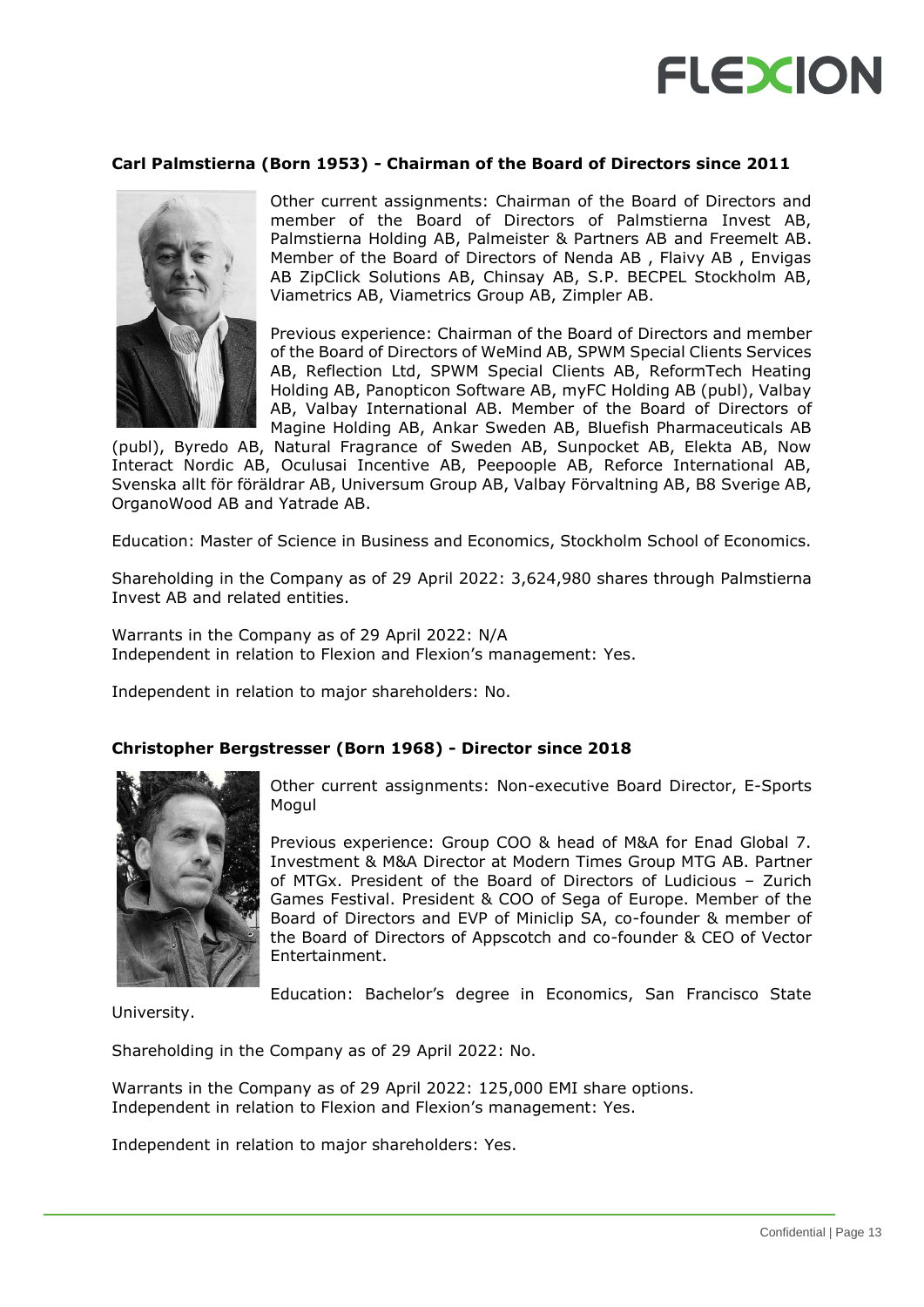## **Jens Lauritzson (Born 1970) – Director since 2001, currently CEO**



Other current assignments: Director of Mobile Sensations Limited.

Previous experience: Sales Manager UK at Aspiro and Managing Director at Popwire Limited.

Education: Bachelor's degree in Economics and Finance, University of Lund.

Shareholding in the Company as of 29 April 2022: 50% shareholding in 10,997,181 shares through the company Mobile Sensations Limited.

Warrants in the Company as of 29 April 2022: 74,000 EMI share options.

Independent in relation to Flexion and Flexion's management: No.

Independent in relation to major shareholders: No.

## **Per Lauritzson (Born 1974) - Director since 2007, currently COO**



Other current assignments: Director of Mobile Sensations Limited.

Previous experience: Member of the Board of Directors of Gamesmondo Limited. Business Developer at Polopoly AB and Project Manager at the Swedish Trade Council.

Education: Bachelor of Science, Royal Holloway, University of London and Master of Science, London School of Economics.

Shareholding in the Company as of 29 April 2022: 50% shareholding in 10,997,181 shares through the company Mobile Sensations Limited.

Warrants in the Company as of 29 April 2022: 61,750 EMI share options.options.

Independent in relation to Flexion and Flexion's management: No.

Independent in relation to major shareholders: No.